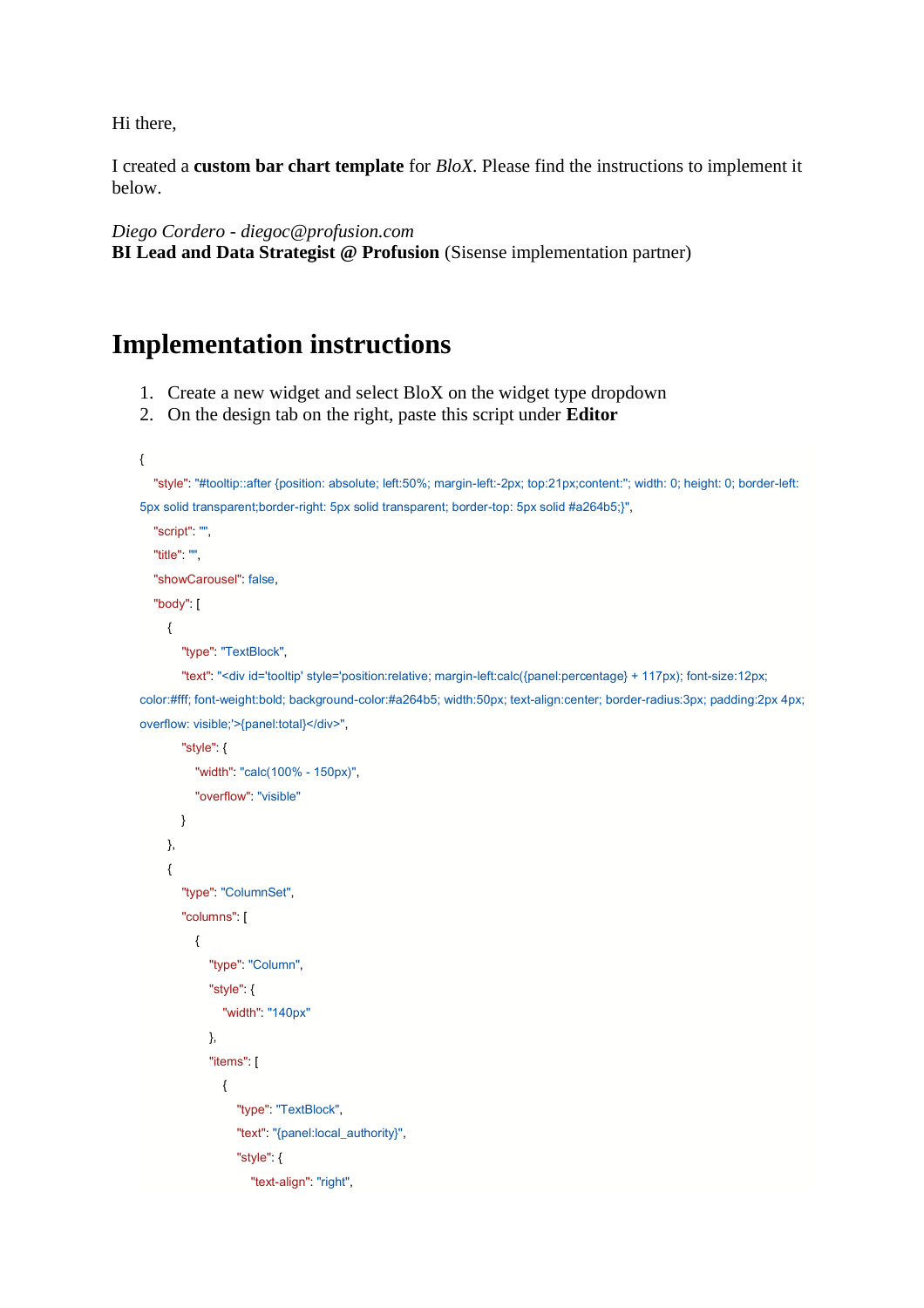```
"font-weight": "bold"
 }
 }
            ]
          },
          {
            "type": "Column",
            "style": {
              "width" "calc(100% - 140px)"
            },
             "items": [
\{"type": "TextBlock",
                 "style": {
                    "background": "#dedede",
                   "transition": "width 2s ease",
                   "margin": "4px 5px 0px",
                    "width": "calc(100% - 10px)",
                   "height": "10px",
                    "border-radius": "5px",
                    "overflow": "hidden",
                   "display": "flex",
                    "justify-content": "flex-start"
                 },
                "text": "<div class='inner' style='height:100%; width:{panel:percentage}; background:#27a1b8;'></div>"
 }
            ]
          }
       ]
     }
 \overline{1}
```
3. Add the category you want to visualise under the "Item" panel on the left. E.g:

[Company Name]

}

4. Add the measure you want to visualise under the "values" panel on the left. E.g:

SUM( [Revenue] )

5. Add another formula under "values" to calculate the percentage of that value compared to the *Max* value among categories. It would look something like this:

SUM( [Revenue] ) / MAX( [Company name] , SUM( [Revenue] ))